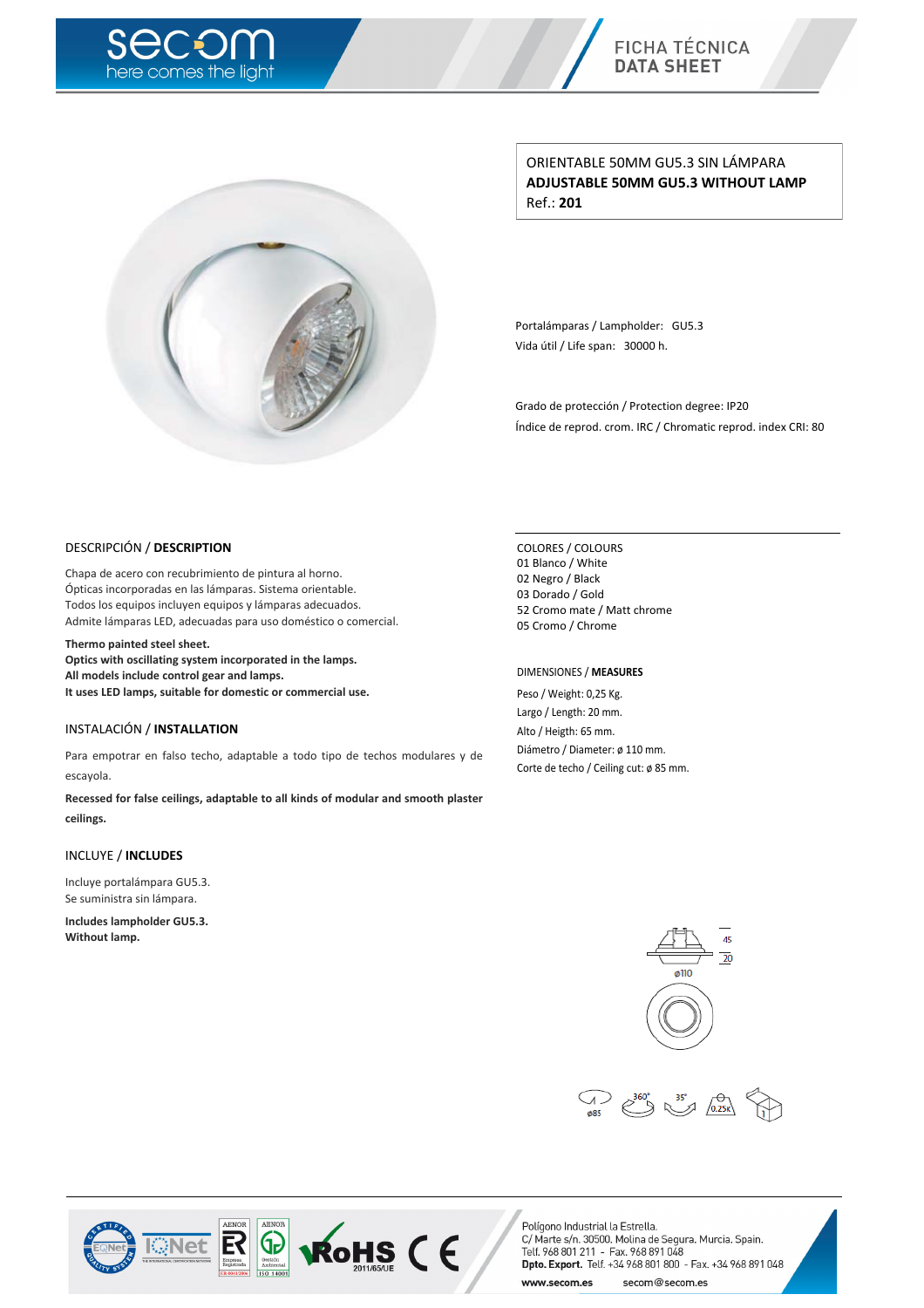



ACCESORIOS / **ACCESSORIES**

Orientable 50mm GU5.3 sin lámpara / **Adjustable 50mm GU5.3 without lamp** Ref.: **201**

Clase energetica:



GARANTÍA / **GUARANTEE:** 3 años observando las condiciones de venta de nuestro Catálogo General / <sup>3</sup> *years watching to the conditions of sales of our General Catalog.*

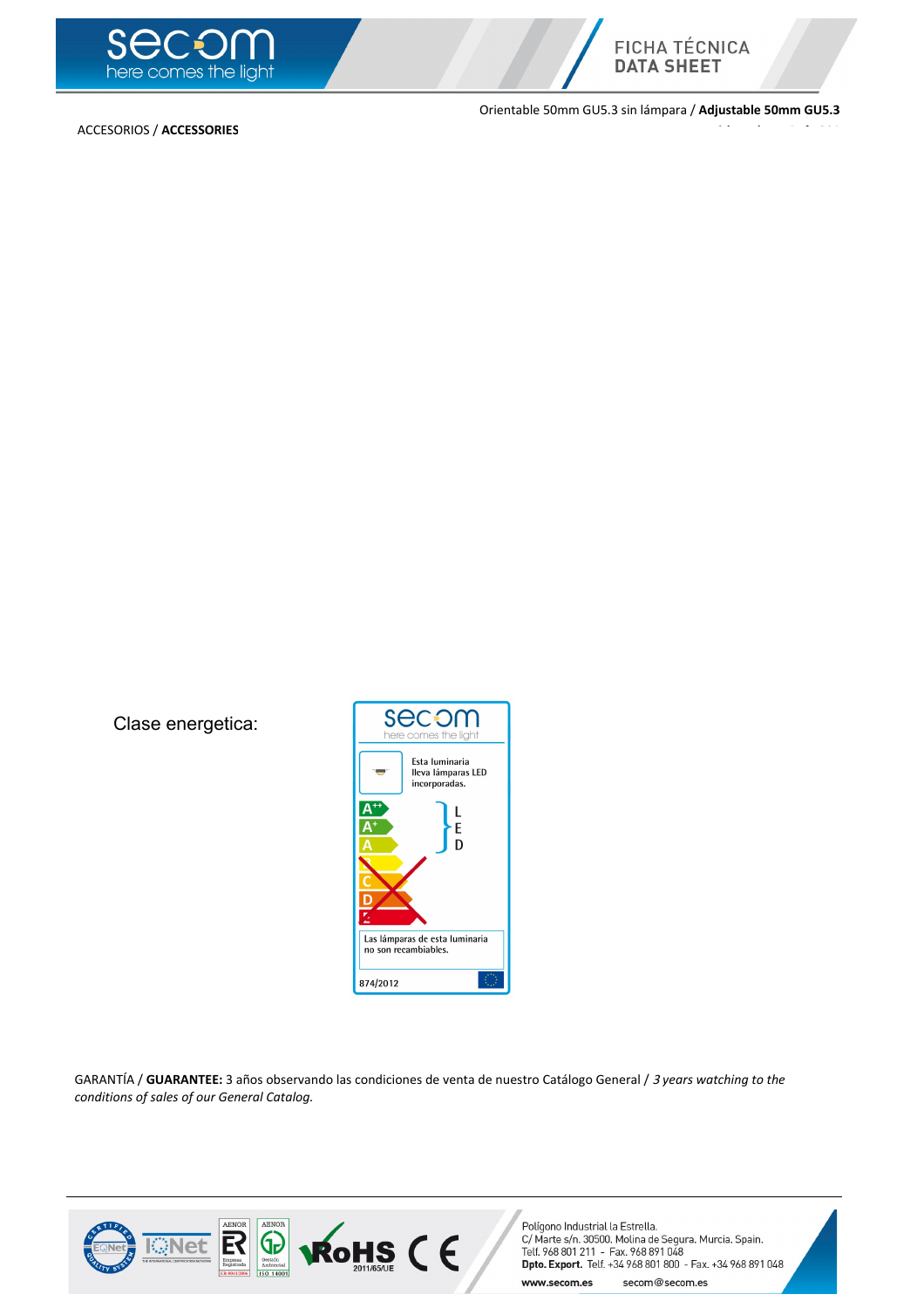



Orientable 50mm GU5.3 sin lámpara / **Adjustable 50mm GU5.3**

**without lamp** Ref.: **201**

FOTOMETRÍAS / **PHOTOMETRY**